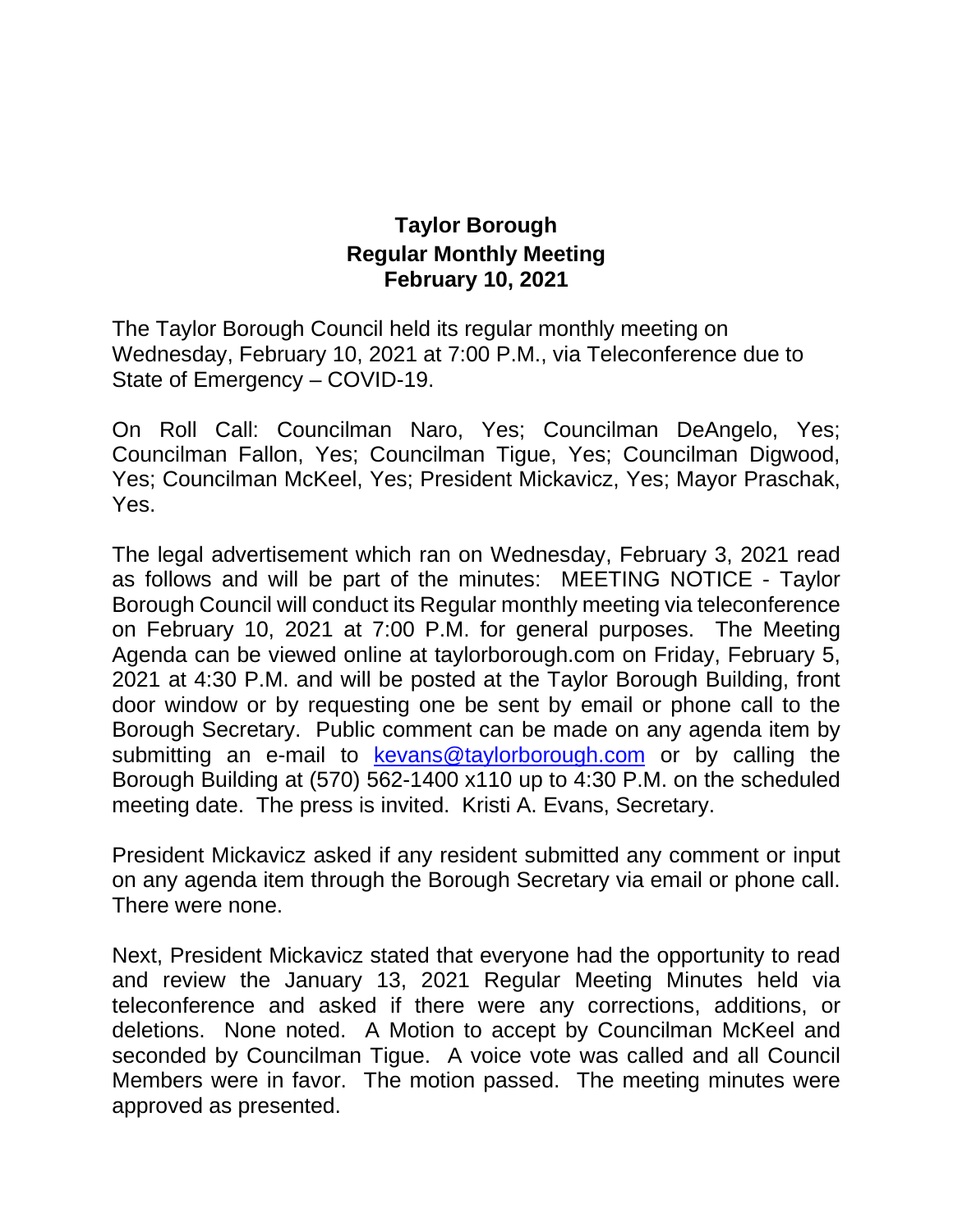Next, President Mickavicz entertained a motion to authorize the President and any other Borough Officials to execute a Lease Agreement with Community Leasing Partners for the purchase/lease for a 2021 Chevrolet Silverado 2500 with upfit equipment. Bonner Chevrolet Costars Agreement # 025-300 Vendor # 141414 in the amount of \$32,995.00. Kovatch Costars Contract # 012-210 Vendor # 128287 in the amount of \$15,725.01. Total Lease Agreement in the amount of \$48,720.01. This is a 5 Year Lease with a yearly payment of \$10,831.69. Mr. Zeleniak gave a brief overview. Following a lengthy discussion regarding the upfit equipment, the President amended the motion to authorize the purchase/lease of a 2021 Chevrolet Pickup Truck with the necessary equipment not to exceed \$48,720.01 under the costars program and to also authorize the President and any other Borough Officials to execute a Lease Agreement with Community Leasing Partners. A motion to accept by Councilman Digwood and seconded by Councilman Tigue. A voice vote was called and all Council Members were in favor. The motion passed.

Next, President Mickavicz entertained a motion to authorize the President and any other Borough Officials to execute a Lease Agreement with Stratix Systems for 2 new copiers, 1 for Administration and 1 for the Police Department. This is a 63-month lease, with the option to upgrade after 4 years. Total monthly cost is \$173.78. Costars # 001-014. A motion to accept by Councilman Tigue and seconded by Councilman McKeel. A voice vote was called and all Council Members were in favor. The motion passed.

Next, President Mickavicz entertained a motion to authorize the purchase of 10 new tasers from Axon Enterprise, Inc. (an exclusive provider of Tasers) in the amount of \$15,988.50 to be paid over a 5 year period. The cost per year is \$3,197.70. A motion to accept by Councilman Tigue and seconded by Councilman McKeel. A voice vote was called and all Council Members were in favor. The motion passed.

Next, President Mickavicz entertained a motion to authorize the President and any other Borough Officials to execute a Developers Agreement with Riverside School District for the Riverside Administration Building Project upon the Solicitors approval. A motion to table by Councilman McKeel and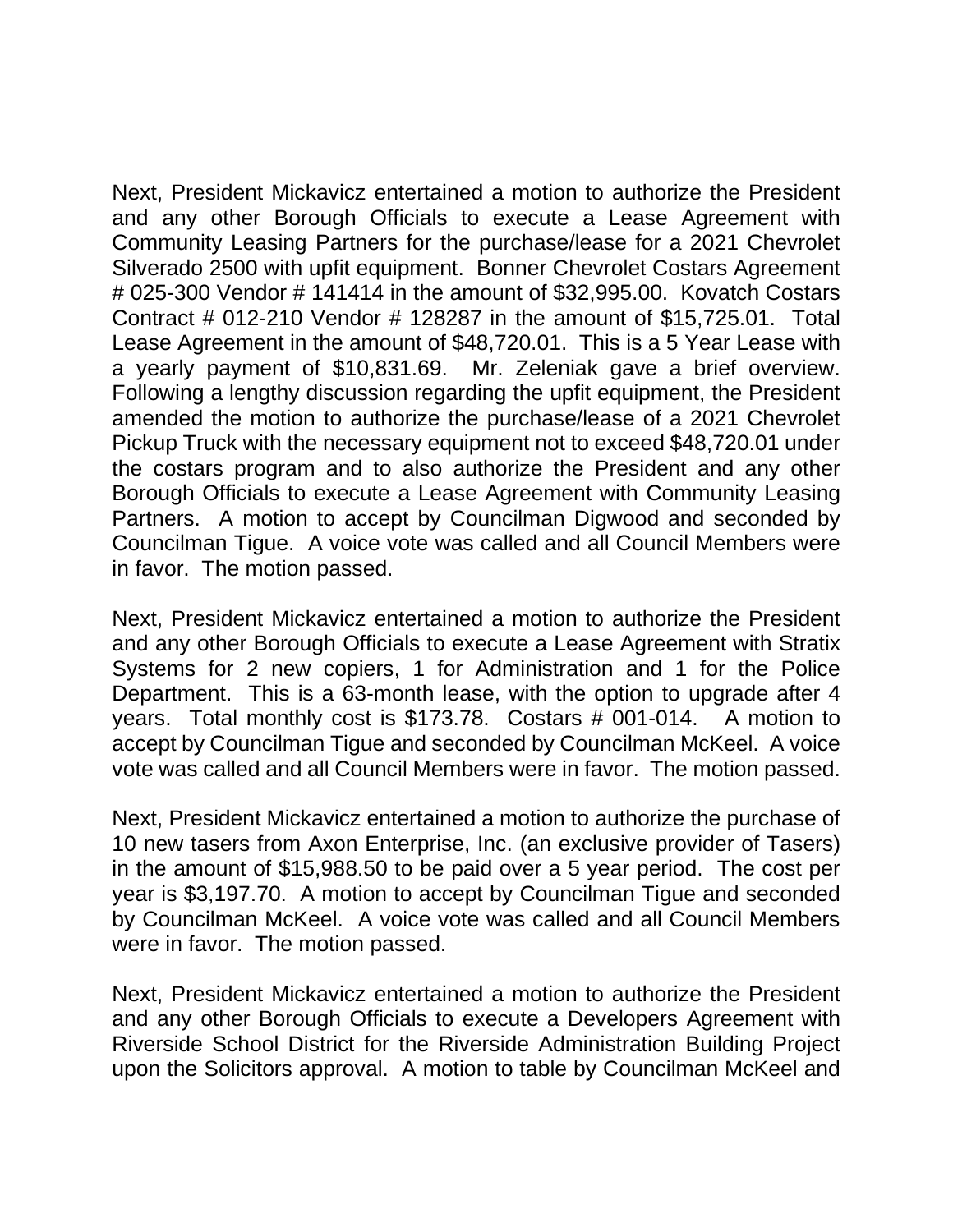seconded by Councilman Naro. A voice vote was called and all Council Members were in favor. The motion was tabled.

Next, President Mickavicz entertained a motion to authorize the President and any other Borough Officials to execute a Developers Agreement with NET Credit Union for the NET Credit Union Project upon the Solicitors approval. A motion to accept by Councilman McKeel and seconded by Councilman DeAnglelo. A voice vote was called and all Council Members were in favor. The motion passed.

Next, President Mickavicz entertained a motion to appoint Edwin Kuchinski to the International Property Maintenance Code Board of Appeals for a 3 Year Term to expire on 12/31/2021, currently vacant. A motion to accept by Councilman Digwood and seconded by Councilman McKeel. On Roll Call: Councilman Naro – Yes; Councilman DeAngelo – Yes; Councilman Fallon – Yes; Councilman Tigue – Abstain; Councilman Digwood – Yes; Councilman McKeel – Yes. President Mickavicz – Yes. With a majority vote, the motion passed.

Next, Councilman Tigue read the Approval of Bills for Payment for January 2021. Attached are the list of paid invoices and open invoices.

Next, President Mickavicz entertained a motion to pay the January 2021 Payroll in the amount of \$113,662.25. January General Fund Paid Bills in the amount of \$72,493.38, General Fund Open Invoices in the amount of \$245,317.69 and Liquid Fuels Open Invoices in the amount of \$16,114.77 - Total Expenditures \$447,588.09 when funds are available. A motion was made by Councilman Tigue and seconded by Councilman DeAngelo. A voice vote was called and all Council Members were in favor. The motion passed.

| <b>January Payroll</b>                 | \$113,662.25 |
|----------------------------------------|--------------|
| <b>January General Fund Paid Bills</b> | \$72,493.38  |
| January General Fund Open Invoices     | \$245,317.69 |
| January Liquid Fuels Open Invoices     | \$16,114.77  |
| <b>Total Expenditures</b>              | \$447,588.09 |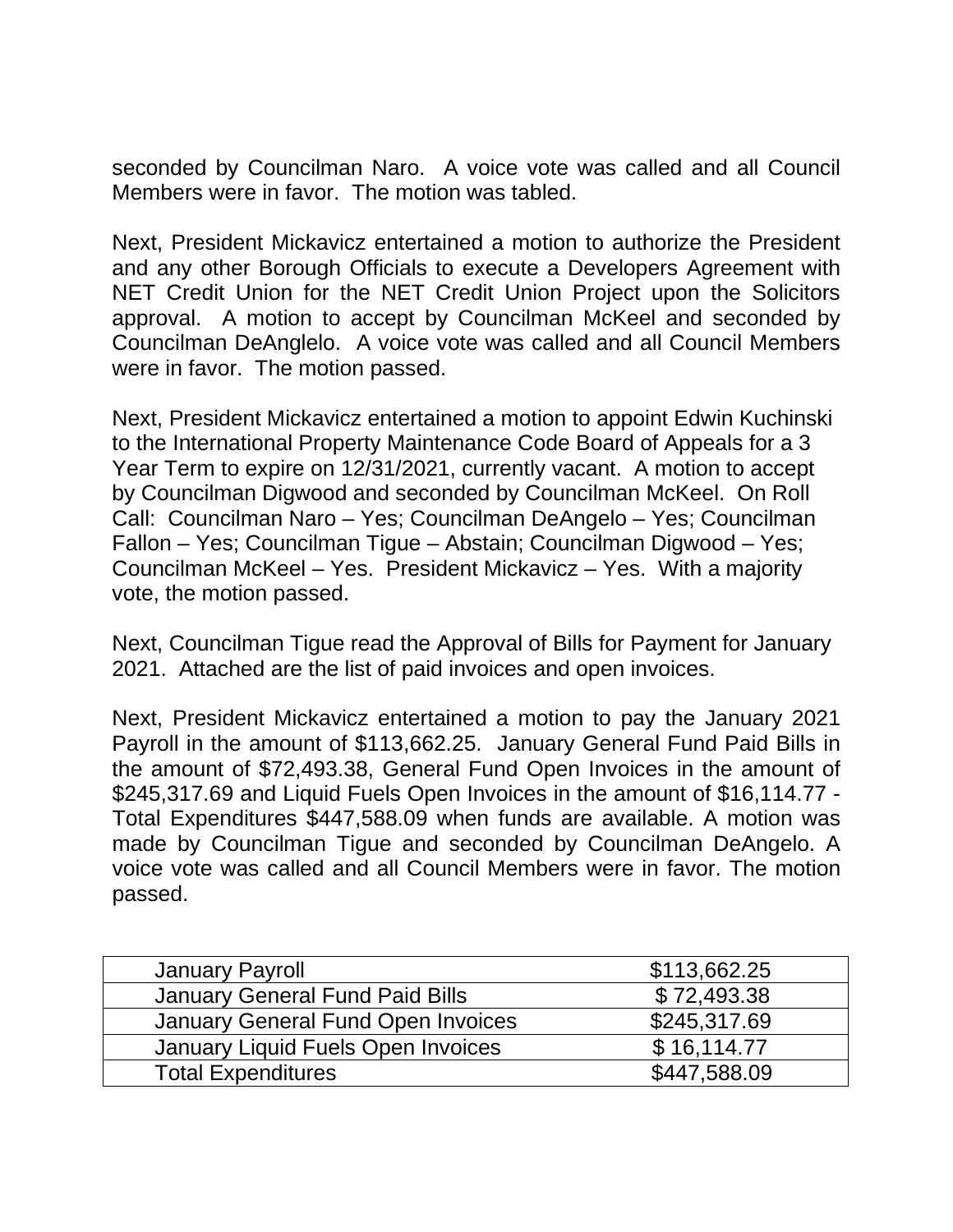Next, Mr. Zeleniak read the Treasurer's Report for January 2021. The Treasurer's Report was placed on file.

## **Treasurer's Report January 2021**

| <b>Local Service Tax</b>                      | \$1,077.89   |
|-----------------------------------------------|--------------|
| RE: Tax Delinquent 2019                       | \$626.36     |
| <b>RE</b> Transfer Tax                        | \$4,786.81   |
| <b>Tax Duplicates</b>                         | \$155.00     |
| <b>TCC</b>                                    | \$88.35      |
| <b>Earned Income Tax</b>                      | \$23,087.35  |
| <b>UCC Building Permits</b>                   | \$1,677.14   |
| <b>Court Fees/Police Fines</b>                | \$1,005.88   |
| Zoning                                        | \$55.00      |
| Waste Management 4 <sup>th</sup> Quarter 2020 | \$281,495.43 |
| Waste Management to Fire Departments 2020     | \$25,000.00  |
| Waste Management to Colliery 2020             | \$28,978.71  |
| Waste Management Gas to Energy 2020           | \$150,000.00 |
| Other Income                                  | \$1,203.48   |
| Intergovernmental Revenue                     | \$5,242.86   |
| Interest                                      | \$112.39     |
| <b>Total Revenue</b>                          | \$524,592.65 |

Next, Mr. Tigue read the Financial Report for January 31, 2021. The Financial Report was placed on file.

> **Financial Report January 31, 2021**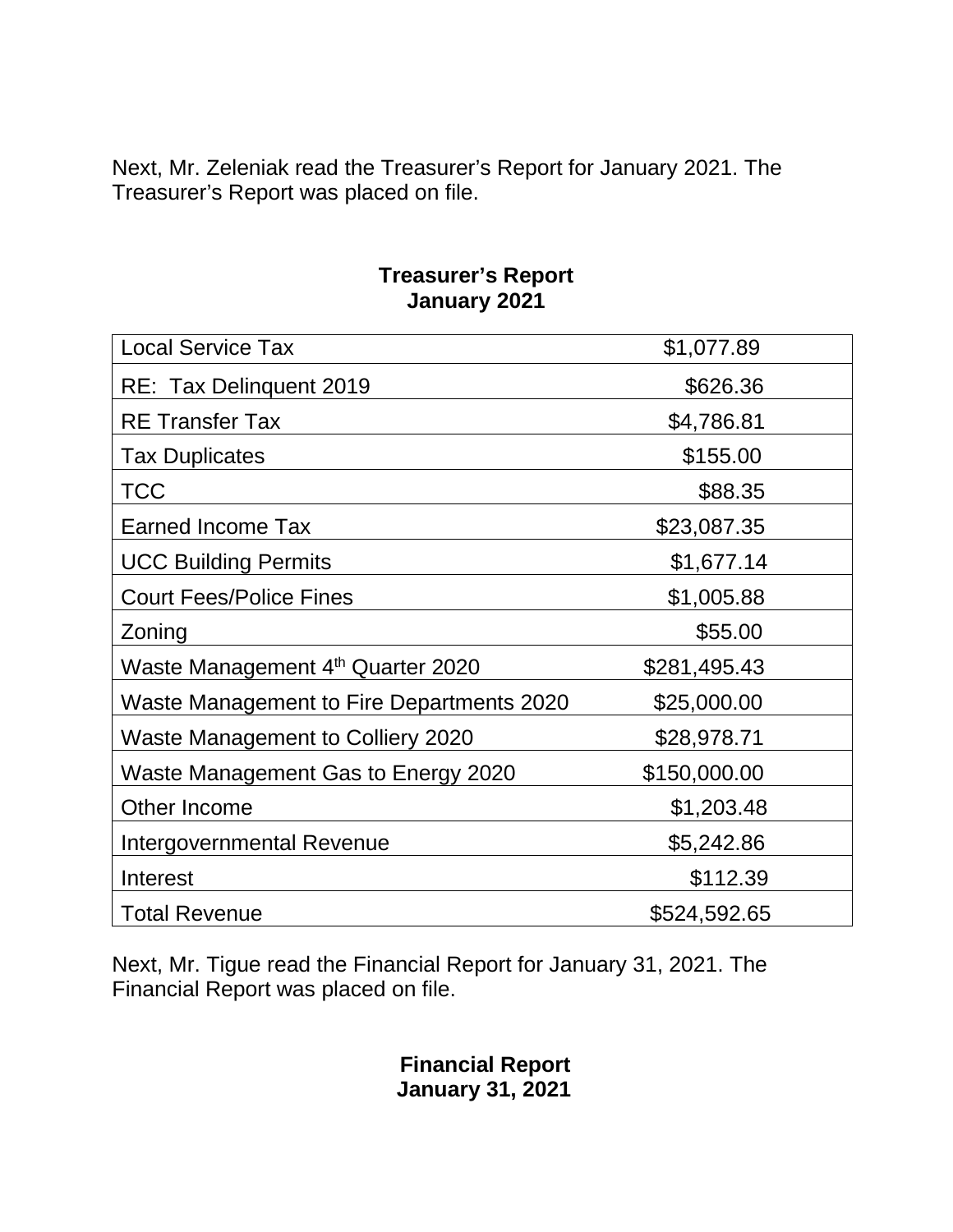| <b>General Account Balance</b>       | \$949,691.46   |
|--------------------------------------|----------------|
| <b>Real Estate Tax Account</b>       | \$20,188.80    |
| <b>Liquid Fuels Account Balance</b>  | \$329,307.90   |
| <b>Splash Park Account</b>           | \$30,755.44    |
| <b>Veteran's Memorial Account</b>    | \$1,005.93     |
| Hero's Banner Account                | \$6,416.94     |
| Open Purchase Orders (PO's)          | (\$16,118.79)  |
| 10 Year General Obligation Note      | (\$206,282.01) |
| <b>Lease Obligations</b>             | (153,777.69)   |
| <b>Escrow Funds (Taylor Commons)</b> | \$60,257.44    |
| <b>Escrow Account (General)</b>      | \$5,020.90     |
| <b>Police Pension Fund</b>           | \$3,913,976.81 |
| <b>ESL, Inc. Escrow Account</b>      | \$470,781.52   |
| <b>Fire Insurance Escrow</b>         | \$10.00        |

Next, President Mickavicz asked that the Recycling Report for January 2021 be placed on file.

## **Recycling Report January 2021**

|                        | Pounds | Tons  |
|------------------------|--------|-------|
| Commingle              | 28,100 | 14.05 |
| Cardboard/Paper        | 31,900 | 15.95 |
| <b>Christmas Trees</b> | 6,280  | 3.14  |
| Totaling               | 66,280 | 33.14 |

Next, President Mickavicz asked that the Mayor's Report for the month of January 2021 be placed on file. There were 413 incident numbers generated. There were 13 criminal complaints filed, Officers investigated